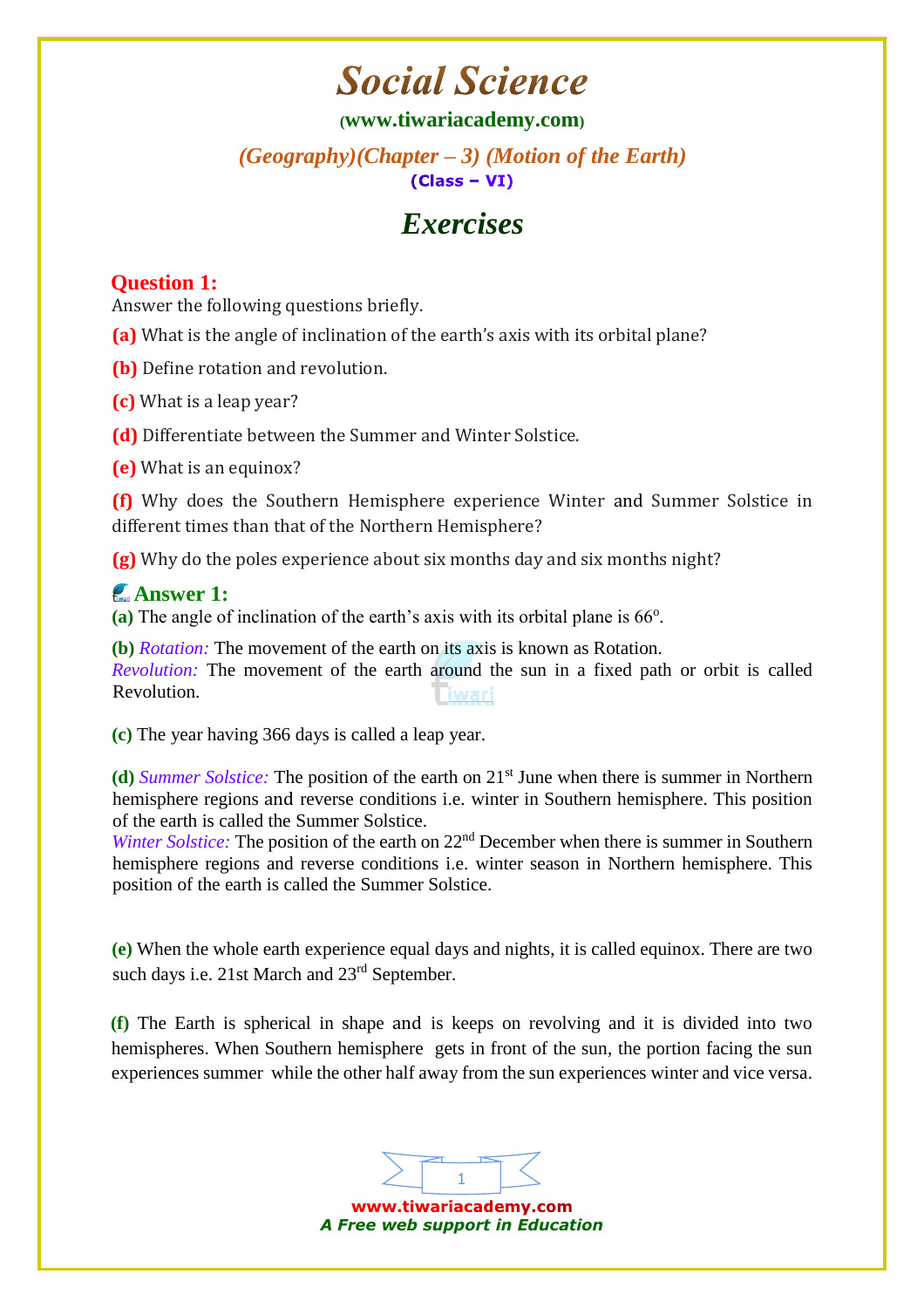# **Social Science**

#### **([www.tiwariacademy.com](http://www.tiwariacademy.com/))**

#### *(Geography)(Chapter – 3) (Motion of the Earth)*   $(Class - VI)$

**(g)** The poles experiences 6 months of days [and](http://www.tiwariacademy.com/) 6 months of nights due to the tilt of the earth on its own axis. Because of this tilt each pole is tilted towards and away from the sun for about 6 months each. When the North Pole is tilted towards the sun, it experiences continuous day light for six months.

#### **Question 2:**

Tick the correct answer. **(a)** The movement of the earth around the sun is known as (i) Rotation (ii) Revolution (iii) Inclination **(b)** Direct rays of the sun fall on the equator on (i) 21 March (ii) 21 June (iii) 22 December **(c)** Christmas is celebrated in summer in (i) Japan (ii) India (iii) Australia **(d)** Cycle of the seasons is caused due to (i) Rotation (ii) Revolution (iii) Gravitation **Answer 2: Tiwari (a)** (ii) Revolution **(b)** 21 March **(c)** (iii) Australia **(d)** (ii) Revolution **Question 3:**  Fill in the blanks. (a) A leap year has \_\_\_\_\_\_\_\_\_\_\_\_\_\_\_ number of days. (b) The daily motion of the earth is \_\_\_\_\_\_\_\_\_\_\_\_. (c) The earth travels around the sun in \_\_\_\_\_\_\_\_\_\_\_\_\_\_ orbit. (d) The sun's rays fall vertically on the Tropic of \_\_\_\_\_\_\_\_\_\_\_ on 21st June. (e) Days are shorter during \_\_\_\_\_\_\_\_\_\_\_ season.

> www.tiwariacademy.com *A Free web support in Education*

2